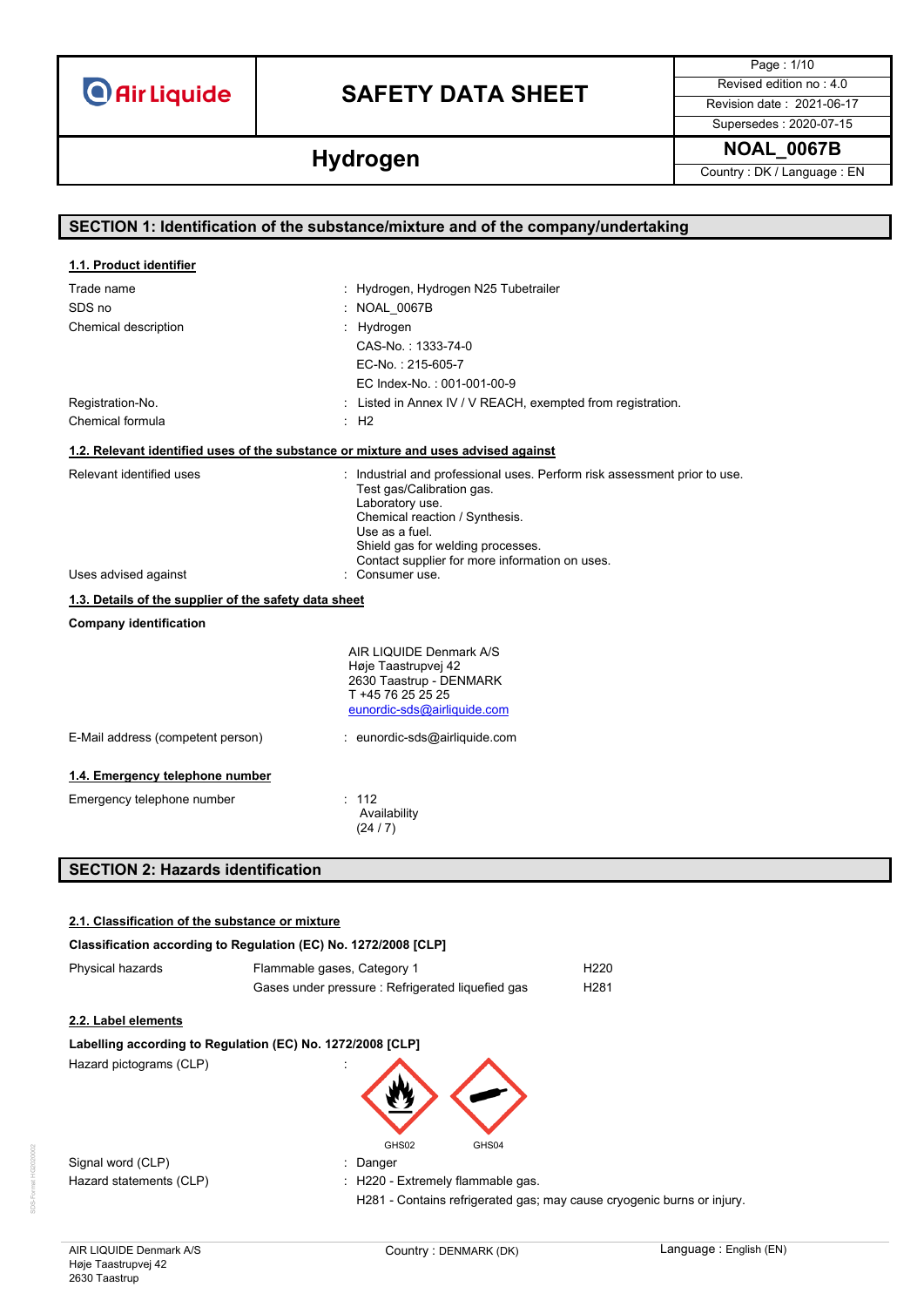# **SAFETY DATA SHEET** Revised edition no : 4.0

Supersedes : 2020-07-15

Page : 2/10

**Hydrogen Hydrogen Hydrogen Hydrogen Hydrogen EN** 

| - Prevention : P210 - I |  |
|-------------------------|--|
|                         |  |

| - Prevention : P210 - Keep away from heat, hot surfaces, sparks, open flames and other ignition sources. No<br>smoking.               |
|---------------------------------------------------------------------------------------------------------------------------------------|
| P282 - Wear cold insulating gloves and either face shield or eye protection.                                                          |
| - Response : P336+P315 - Thaw frosted parts with lukewarm water. Do not rub affected area. Get immediate<br>medical advice/attention. |
| P377 - Leaking gas fire: Do not extinguish, unless leak can be stopped safely.                                                        |
| P381 - In case of leakage, eliminate all ignition sources.                                                                            |
| - Storage : P403 - Store in a well-ventilated place.                                                                                  |
|                                                                                                                                       |

## **2.3. Other hazards**

: None.

## **SECTION 3: Composition/information on ingredients**

## **3.1. Substances**

| <b>Name</b> | <b>Product identifier</b>                                                                         | Composition [V-%]: | <b>Classification according to</b><br>Regulation (EC) No. 1272/2008 [CLP] |
|-------------|---------------------------------------------------------------------------------------------------|--------------------|---------------------------------------------------------------------------|
| Hydrogen    | (CAS-No.) 1333-74-0<br>(EC-No.) 215-605-7<br>(EC Index-No.) 001-001-00-9<br>(Registration-No.) *1 | 100                | Flam. Gas 1, H220<br>Press. Gas (Ref. Lig.), H281                         |

*Contains no other components or impurities which will influence the classification of the product.*

*\*1: Listed in Annex IV / V REACH, exempted from registration.*

*\*3: Registration not required: Substance manufactured or imported < 1t/y.*

### : Not applicable. **3.2. Mixtures**

## **SECTION 4: First aid measures**

## **4.1. Description of first aid measures**

| - Inhalation                                                     | : Remove victim to uncontaminated area wearing self contained breathing apparatus. Keep<br>victim warm and rested. Call a doctor. Perform cardiopulmonary resuscitation if breathing<br>stopped. |
|------------------------------------------------------------------|--------------------------------------------------------------------------------------------------------------------------------------------------------------------------------------------------|
| - Skin contact                                                   | : In case of frostbite spray with water for at least 15 minutes. Apply a sterile dressing. Obtain<br>medical assistance.                                                                         |
| - Eye contact                                                    | : Immediately flush eyes thoroughly with water for at least 15 minutes.                                                                                                                          |
| - Ingestion                                                      | : Ingestion is not considered a potential route of exposure.                                                                                                                                     |
| 4.2. Most important symptoms and effects, both acute and delayed |                                                                                                                                                                                                  |
|                                                                  |                                                                                                                                                                                                  |

: Refer to section 11.

## **4.3. Indication of any immediate medical attention and special treatment needed**

: None.

## **SECTION 5: Firefighting measures**

### **5.1. Extinguishing media**

| - Suitable extinguishing media   | : Water spray or fog.               |
|----------------------------------|-------------------------------------|
|                                  | Dry powder.                         |
| - Unsuitable extinguishing media | $\therefore$ Carbon dioxide.        |
|                                  | Do not use water jet to extinguish. |
|                                  |                                     |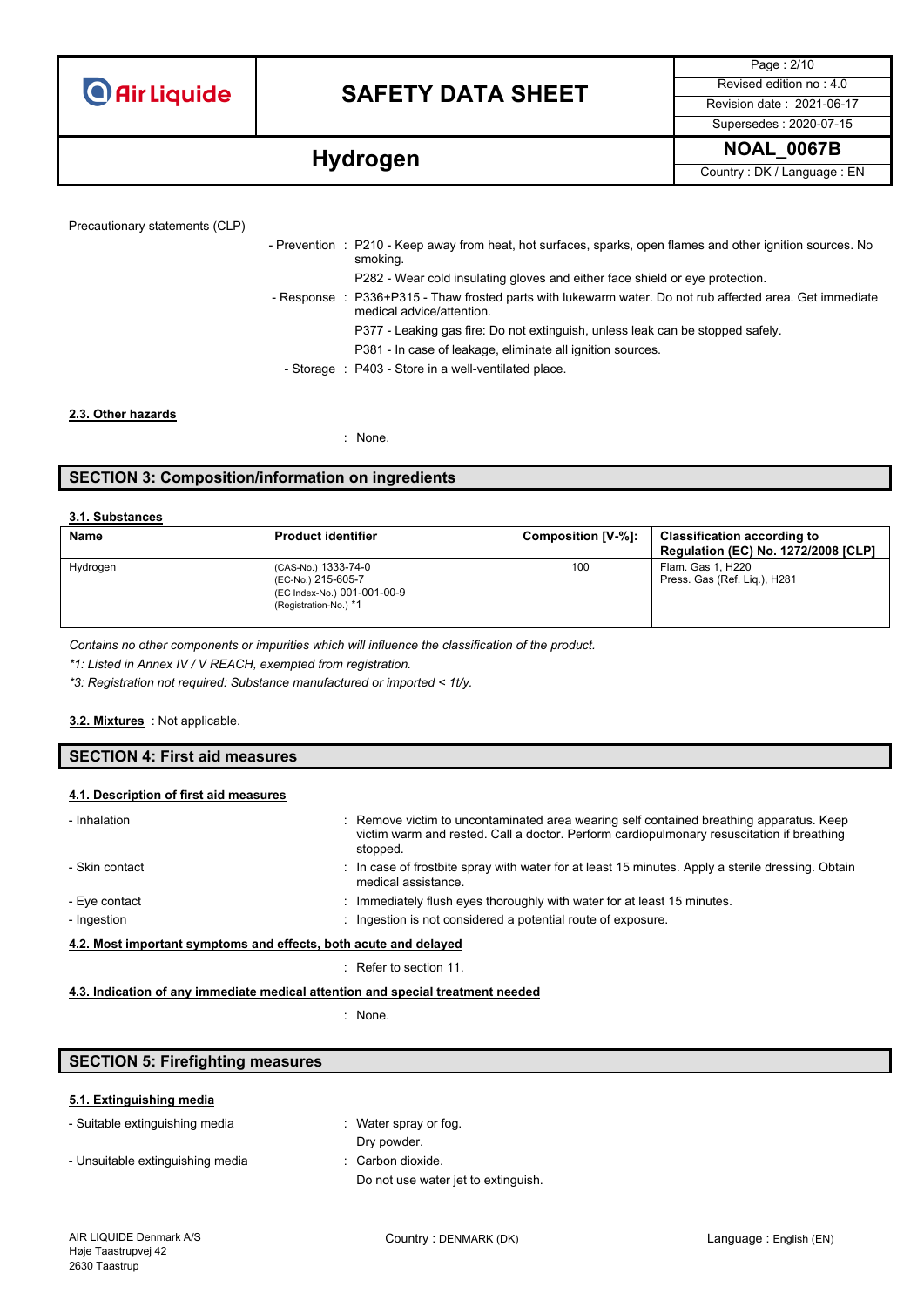**5.2. Special hazards arising from the substance or mixture**

# **SAFETY DATA SHEET** Revised edition no : 4.0

Page : 3/10 Supersedes : 2020-07-15

**Hydrogen Hydrogen Hydrogen Hydrogen Hydrogen EN** 

| 5.2. Special nazarus arising from the substance or mixture |                                                                                                                                                                                                                                                                                                                   |
|------------------------------------------------------------|-------------------------------------------------------------------------------------------------------------------------------------------------------------------------------------------------------------------------------------------------------------------------------------------------------------------|
| Specific hazards                                           | : Exposure to fire may cause containers to rupture/explode.                                                                                                                                                                                                                                                       |
| Hazardous combustion products                              | : None                                                                                                                                                                                                                                                                                                            |
| 5.3. Advice for firefighters                               |                                                                                                                                                                                                                                                                                                                   |
| Specific methods                                           | : Use fire control measures appropriate for the surrounding fire. Exposure to fire and heat<br>radiation may cause gas receptacles to rupture. Cool endangered receptacles with water spray<br>jet from a protected position. Prevent water used in emergency cases from entering sewers and<br>drainage systems. |
|                                                            | If possible, stop flow of product.                                                                                                                                                                                                                                                                                |
|                                                            | Use water spray or fog to knock down fire fumes if possible.                                                                                                                                                                                                                                                      |
|                                                            | If leaking do not spray water onto container. Water surrounding area (from protected position)<br>to contain fire.                                                                                                                                                                                                |
|                                                            | Do not extinguish a leaking gas flame unless absolutely necessary. Spontaneous/explosive re-<br>ignition may occur. Extinguish any other fire.                                                                                                                                                                    |
|                                                            | Move containers away from the fire area if this can be done without risk.                                                                                                                                                                                                                                         |
| Special protective equipment for fire fighters             | : In confined space use self-contained breathing apparatus.                                                                                                                                                                                                                                                       |
|                                                            | Standard protective clothing and equipment (Self Contained Breathing Apparatus) for fire<br>fighters.                                                                                                                                                                                                             |
|                                                            | Standard EN 137 - Self-contained open-circuit compressed air breathing apparatus with full<br>face mask.                                                                                                                                                                                                          |
|                                                            | Standard EN 469 - Protective clothing for firefighters. Standard - EN 659: Protective gloves for<br>firefighters.                                                                                                                                                                                                 |

## **SECTION 6: Accidental release measures**

## **6.1. Personal precautions, protective equipment and emergency procedures**

|                                                           | : Try to stop release.                                                                                |
|-----------------------------------------------------------|-------------------------------------------------------------------------------------------------------|
|                                                           | Evacuate area.                                                                                        |
|                                                           | Monitor concentration of released product.                                                            |
|                                                           | Consider the risk of potentially explosive atmospheres.                                               |
|                                                           | Wear self-contained breathing apparatus when entering area unless atmosphere is proved to<br>be safe. |
|                                                           | Eliminate ignition sources.                                                                           |
|                                                           | Use protective clothing.                                                                              |
|                                                           | Ensure adequate air ventilation.                                                                      |
|                                                           | Act in accordance with local emergency plan.                                                          |
|                                                           | Stay upwind.                                                                                          |
| 6.2. Environmental precautions                            |                                                                                                       |
|                                                           | : Try to stop release.                                                                                |
|                                                           | Liquid spillages can cause embrittlement of structural materials.                                     |
| 6.3. Methods and material for containment and cleaning up |                                                                                                       |
|                                                           | : Ventilate area.                                                                                     |
| 6.4. Reference to other sections                          |                                                                                                       |
|                                                           | : See also sections 8 and 13.                                                                         |
|                                                           |                                                                                                       |
|                                                           |                                                                                                       |

**SECTION 7: Handling and storage**

| 7.1. Precautions for safe handling |  |
|------------------------------------|--|
|                                    |  |

Safe use of the product **interest in the same of the product**  $\cdot$  Do not breathe gas.

Avoid release of product into atmosphere.

The product must be handled in accordance with good industrial hygiene and safety procedures.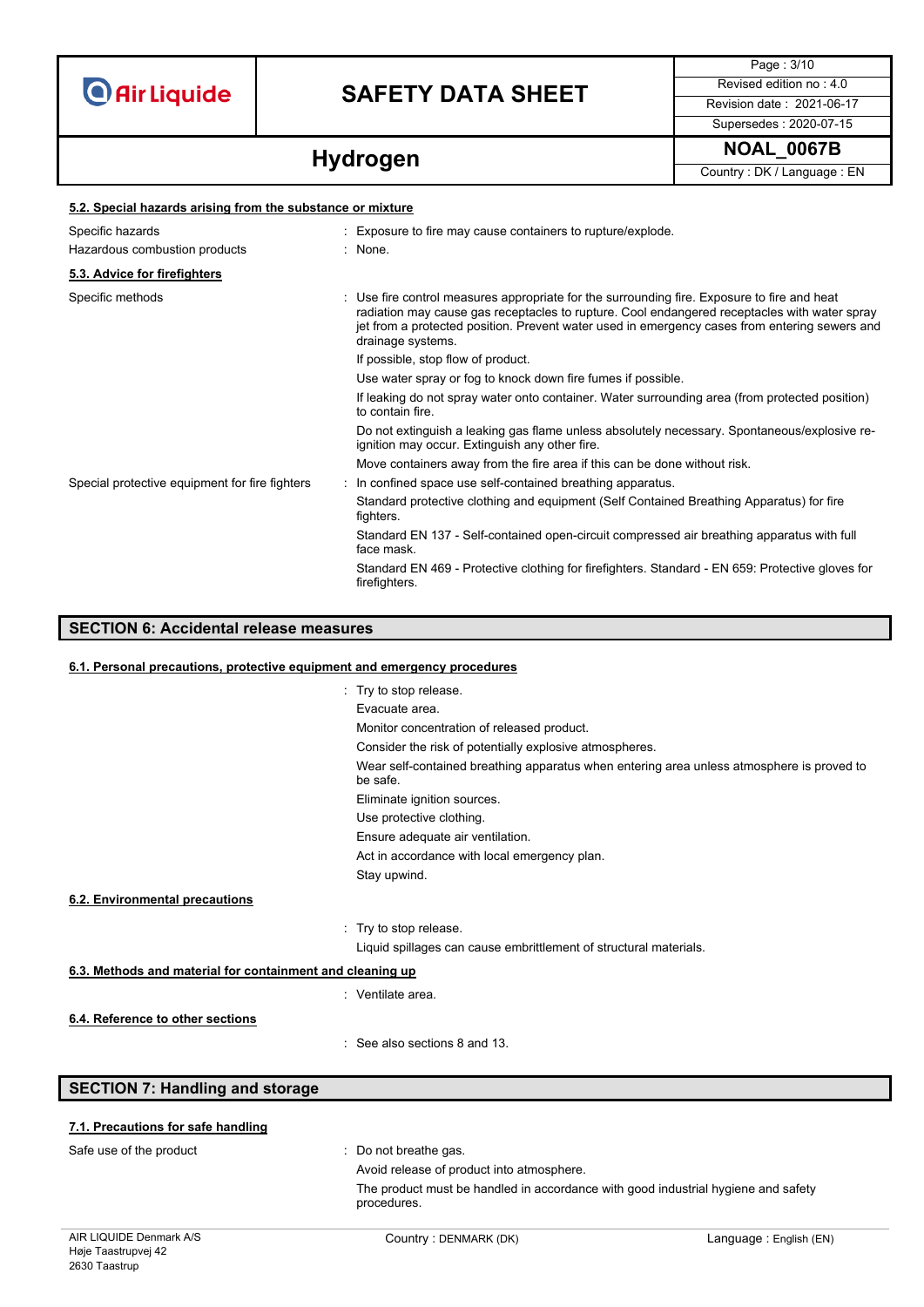# **SAFETY DATA SHEET** Revised edition no : 4.0

Page : 4/10 Supersedes : 2020-07-15

|                                                                   | Only experienced and properly instructed persons should handle gases under pressure.                                                                             |
|-------------------------------------------------------------------|------------------------------------------------------------------------------------------------------------------------------------------------------------------|
|                                                                   | Consider pressure relief device(s) in gas installations.                                                                                                         |
|                                                                   | Ensure the complete gas system was (or is regularily) checked for leaks before use.                                                                              |
|                                                                   | Do not smoke while handling product.                                                                                                                             |
|                                                                   | Use only properly specified equipment which is suitable for this product, its supply pressure and<br>temperature. Contact your gas supplier if in doubt.         |
|                                                                   | Avoid suck back of water, acid and alkalis.                                                                                                                      |
|                                                                   | Assess the risk of potentially explosive atmospheres and the need for explosion-proof<br>equipment.                                                              |
|                                                                   | Purge air from system before introducing gas.                                                                                                                    |
|                                                                   | Take precautionary measures against static discharge.                                                                                                            |
|                                                                   | Keep away from ignition sources (including static discharges).                                                                                                   |
|                                                                   | Consider the use of only non-sparking tools.                                                                                                                     |
|                                                                   | Ensure equipment is adequately earthed.                                                                                                                          |
| Safe handling of the gas receptacle                               | Refer to supplier's container handling instructions.                                                                                                             |
|                                                                   | Do not allow backfeed into the container.                                                                                                                        |
|                                                                   | Protect containers from physical damage; do not drag, roll, slide or drop.                                                                                       |
|                                                                   | When moving cylinders, even for short distances, use a cart (trolley, hand truck, etc.) designed<br>to transport cylinders.                                      |
|                                                                   | Leave valve protection caps in place until the container has been secured against either a wall<br>or bench or placed in a container stand and is ready for use. |
|                                                                   | If user experiences any difficulty operating valve discontinue use and contact supplier.                                                                         |
|                                                                   | Never attempt to repair or modify container valves or safety relief devices.                                                                                     |
|                                                                   | Damaged valves should be reported immediately to the supplier.                                                                                                   |
|                                                                   | Keep container valve outlets clean and free from contaminants particularly oil and water.                                                                        |
|                                                                   | Replace valve outlet caps or plugs and container caps where supplied as soon as container is<br>disconnected from equipment.                                     |
|                                                                   | Close container valve after each use and when empty, even if still connected to equipment.                                                                       |
|                                                                   | Never attempt to transfer gases from one cylinder/container to another.                                                                                          |
|                                                                   | Never use direct flame or electrical heating devices to raise the pressure of a container.                                                                       |
|                                                                   | Do not remove or deface labels provided by the supplier for the identification of the content of<br>the container.                                               |
|                                                                   | Suck back of water into the container must be prevented.                                                                                                         |
|                                                                   | Open valve slowly to avoid pressure shock.                                                                                                                       |
| 7.2. Conditions for safe storage, including any incompatibilities |                                                                                                                                                                  |
|                                                                   | : Observe all regulations and local requirements regarding storage of containers.                                                                                |
|                                                                   | Containers should not be stored in conditions likely to encourage corrosion.                                                                                     |
|                                                                   | Container valve guards or caps should be in place.                                                                                                               |
|                                                                   | Containers should be stored in the vertical position and properly secured to prevent them from<br>falling over.                                                  |
|                                                                   | Stored containers should be periodically checked for general condition and leakage.                                                                              |
|                                                                   | Keep container below 50°C in a well ventilated place.                                                                                                            |
|                                                                   | Store containers in location free from fire risk and away from sources of heat and ignition.                                                                     |
|                                                                   |                                                                                                                                                                  |

Keep away from combustible materials.

Segregate from oxidant gases and other oxidants in store.

All electrical equipment in the storage areas should be compatible with the risk of a potentially explosive atmosphere.

## **7.3. Specific end use(s)**

: None.

## **SECTION 8: Exposure controls/personal protection**

## **8.1. Control parameters**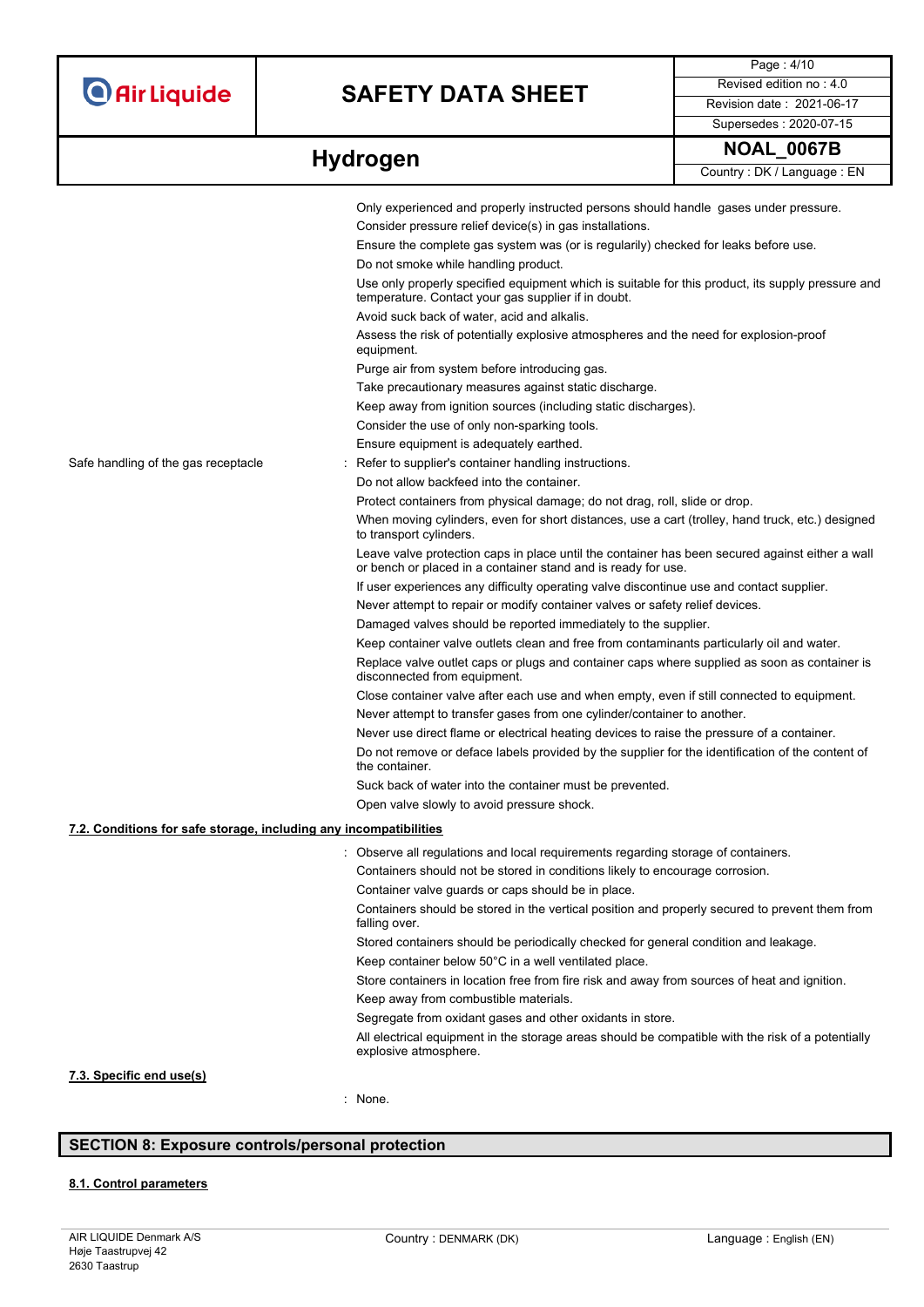# **SAFETY DATA SHEET** Revised edition no : 4.0

Supersedes : 2020-07-15

Page : 5/10

# **Hydrogen Hydrogen Hydrogen Hydrogen Hydrogen EN**

| OEL (Occupational Exposure Limits)                                        | None available.                                                                                                                                                                                                                                                                                                                        |
|---------------------------------------------------------------------------|----------------------------------------------------------------------------------------------------------------------------------------------------------------------------------------------------------------------------------------------------------------------------------------------------------------------------------------|
| DNEL (Derived-No Effect Level)                                            | None available.                                                                                                                                                                                                                                                                                                                        |
| PNEC (Predicted No-Effect Concentration)                                  | None available.                                                                                                                                                                                                                                                                                                                        |
| 8.2. Exposure controls                                                    |                                                                                                                                                                                                                                                                                                                                        |
| 8.2.1. Appropriate engineering controls                                   |                                                                                                                                                                                                                                                                                                                                        |
|                                                                           | : Provide adequate general and local exhaust ventilation.<br>Product to be handled in a closed system.<br>Systems under pressure should be regularily checked for leakages.<br>Gas detectors should be used when flammable gases/vapours may be released.<br>Consider the use of a work permit system e.g. for maintenance activities. |
| 8.2.2. Individual protection measures, e.g. personal protective equipment |                                                                                                                                                                                                                                                                                                                                        |
|                                                                           | $\colon\;$ A risk assessment should be conducted and documented in each work area to assess the risks<br>related to the use of the product and to select the PPE that matches the relevant risk. The<br>following recommendations should be considered:<br>PPE compliant to the recommended EN/ISO standards should be selected.       |
| • Eye/face protection                                                     | : Wear goggles and a face shield when transfilling or breaking transfer connections.<br>Standard EN 166 - Personal eye-protection - specifications.                                                                                                                                                                                    |
| · Skin protection                                                         |                                                                                                                                                                                                                                                                                                                                        |
| - Hand protection                                                         | : Wear working gloves when handling gas containers.<br>Standard EN 388 - Protective gloves against mechanical risk.<br>Wear cold insulating gloves when transfilling or breaking transfer connections.<br>Standard EN 511 - Cold insulating gloves.                                                                                    |
| - Other                                                                   | Consider the use of flame resistant anti-static safety clothing.<br>Standard EN ISO 14116 - Limited flame spread materials.<br>Standard EN 1149-5 - Protective clothing: Electrostatic properties.<br>Wear safety shoes while handling containers.<br>Standard EN ISO 20345 - Personal protective equipment - Safety footwear.         |
| • Respiratory protection                                                  | : None necessary.                                                                                                                                                                                                                                                                                                                      |
| • Thermal hazards                                                         | : None in addition to the above sections.                                                                                                                                                                                                                                                                                              |
| 8.2.3. Environmental exposure controls                                    |                                                                                                                                                                                                                                                                                                                                        |
|                                                                           | $\colon$ Refer to local regulations for restriction of emissions to the atmosphere. See section 13 for                                                                                                                                                                                                                                 |

specific methods for waste gas treatment.

## **SECTION 9: Physical and chemical properties**

## **9.1. Information on basic physical and chemical properties**

| Appearance                                     |                                                                         |
|------------------------------------------------|-------------------------------------------------------------------------|
| Physical state at 20°C / 101.3kPa<br>$\bullet$ | : Liguid                                                                |
| Colour<br>$\bullet$                            | : Colourless.                                                           |
| Odour                                          | : Odourless.                                                            |
| Odour threshold                                | : Odour threshold is subjective and inadequate to warn of overexposure. |
| рH                                             | : Not applicable for gases and gas mixtures.                            |
| Melting point / Freezing point                 | $: -259 °C$                                                             |
| Boiling point                                  | $\therefore$ -253 °C                                                    |
| Flash point                                    | : Not applicable for gases and gas mixtures.                            |
| Evaporation rate                               | Not applicable for gases and gas mixtures.                              |
|                                                |                                                                         |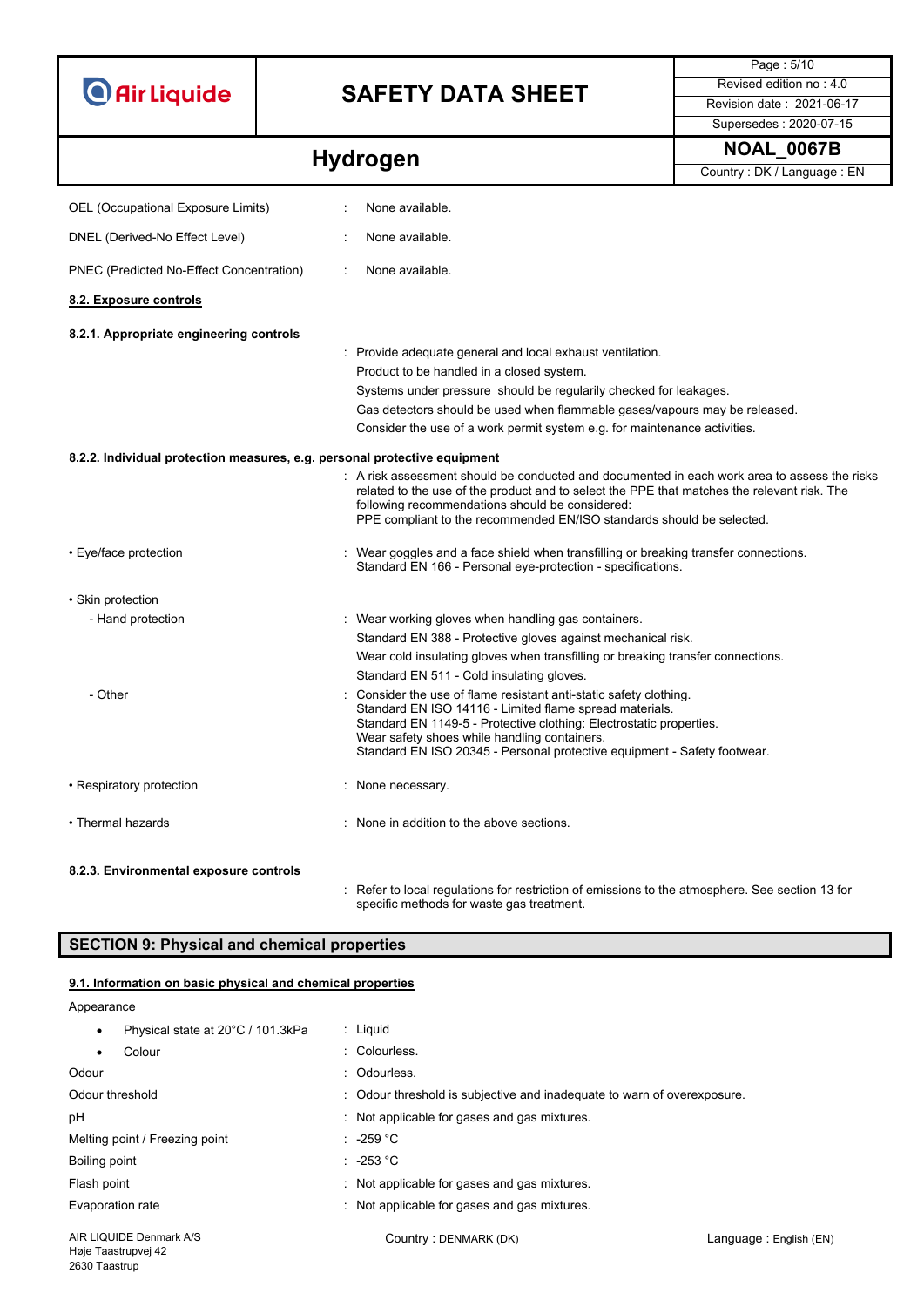# **SAFETY DATA SHEET** Revised edition no : 4.0

Supersedes : 2020-07-15

Page : 6/10

**Hydrogen Hydrogen Hydrogen Country**: DK / Language : EN

| Flammability (solid, gas)                       | : Extremely flammable gas              |
|-------------------------------------------------|----------------------------------------|
| <b>Explosive limits</b>                         | $4 - 77$ vol %                         |
| Vapour pressure [20°C]                          | : Not applicable.                      |
| Vapour pressure [50°C]                          | : Not applicable.                      |
| Vapour density                                  | : Not applicable.                      |
| Relative density, liquid (water=1)              | : 0.07                                 |
| Relative density, gas (air=1)                   | : 0.07                                 |
| Water solubility                                | $: 1.6$ mg/                            |
| Partition coefficient n-octanol/water (Log Kow) | Not applicable for inorganic products. |
| Auto-ignition temperature                       | : 560 °C                               |
| Decomposition temperature                       | : Not applicable.                      |
| Viscosity                                       | : No reliable data available.          |
| Explosive properties                            | : Not applicable.                      |
| Oxidising properties                            | : Not applicable.                      |
| 9.2. Other information                          |                                        |
| Molar mass                                      | $\therefore$ 2 g/mol                   |
| Critical temperature [°C]                       | : -240 $^{\circ}$ C                    |
| Other data                                      | Burns with an invisible flame          |

## **SECTION 10: Stability and reactivity**

| 10.1. Reactivity                         |                                                                                                                                                                                                                                                           |
|------------------------------------------|-----------------------------------------------------------------------------------------------------------------------------------------------------------------------------------------------------------------------------------------------------------|
|                                          | : No reactivity hazard other than the effects described in sub-sections below.                                                                                                                                                                            |
| 10.2. Chemical stability                 |                                                                                                                                                                                                                                                           |
|                                          | Stable under normal conditions                                                                                                                                                                                                                            |
| 10.3. Possibility of hazardous reactions |                                                                                                                                                                                                                                                           |
|                                          | : Can form explosive mixture with air.                                                                                                                                                                                                                    |
|                                          | May react violently with oxidants.                                                                                                                                                                                                                        |
| 10.4. Conditions to avoid                |                                                                                                                                                                                                                                                           |
|                                          | : Keep away from heat/sparks/open flames/hot surfaces. $-$ No smoking.                                                                                                                                                                                    |
|                                          | Avoid moisture in installation systems.                                                                                                                                                                                                                   |
| 10.5. Incompatible materials             |                                                                                                                                                                                                                                                           |
|                                          | : Air. Oxidisers.                                                                                                                                                                                                                                         |
|                                          | For additional information on compatibility refer to ISO 11114.                                                                                                                                                                                           |
|                                          | Materials such as carbon steel, low alloy carbon steel and plastic become brittle at low<br>temperatures and are subject to failure. Use appropriate materials compatible with the<br>cryogenic conditions present in refrigerated liquefied gas systems. |
| 10.6. Hazardous decomposition products   |                                                                                                                                                                                                                                                           |
|                                          | : Under normal conditions of storage and use, hazardous decomposition products should not be<br>produced.                                                                                                                                                 |

| <b>SECTION 11: Toxicological information</b> |                                             |                        |  |  |
|----------------------------------------------|---------------------------------------------|------------------------|--|--|
| 11.1. Information on toxicological effects   |                                             |                        |  |  |
| <b>Acute toxicity</b>                        | No toxicological effects from this product. |                        |  |  |
| <b>Skin corrosion/irritation</b>             | No known effects from this product.         |                        |  |  |
| AIR LIQUIDE Denmark A/S                      | Country: DENMARK (DK)                       | Language: English (EN) |  |  |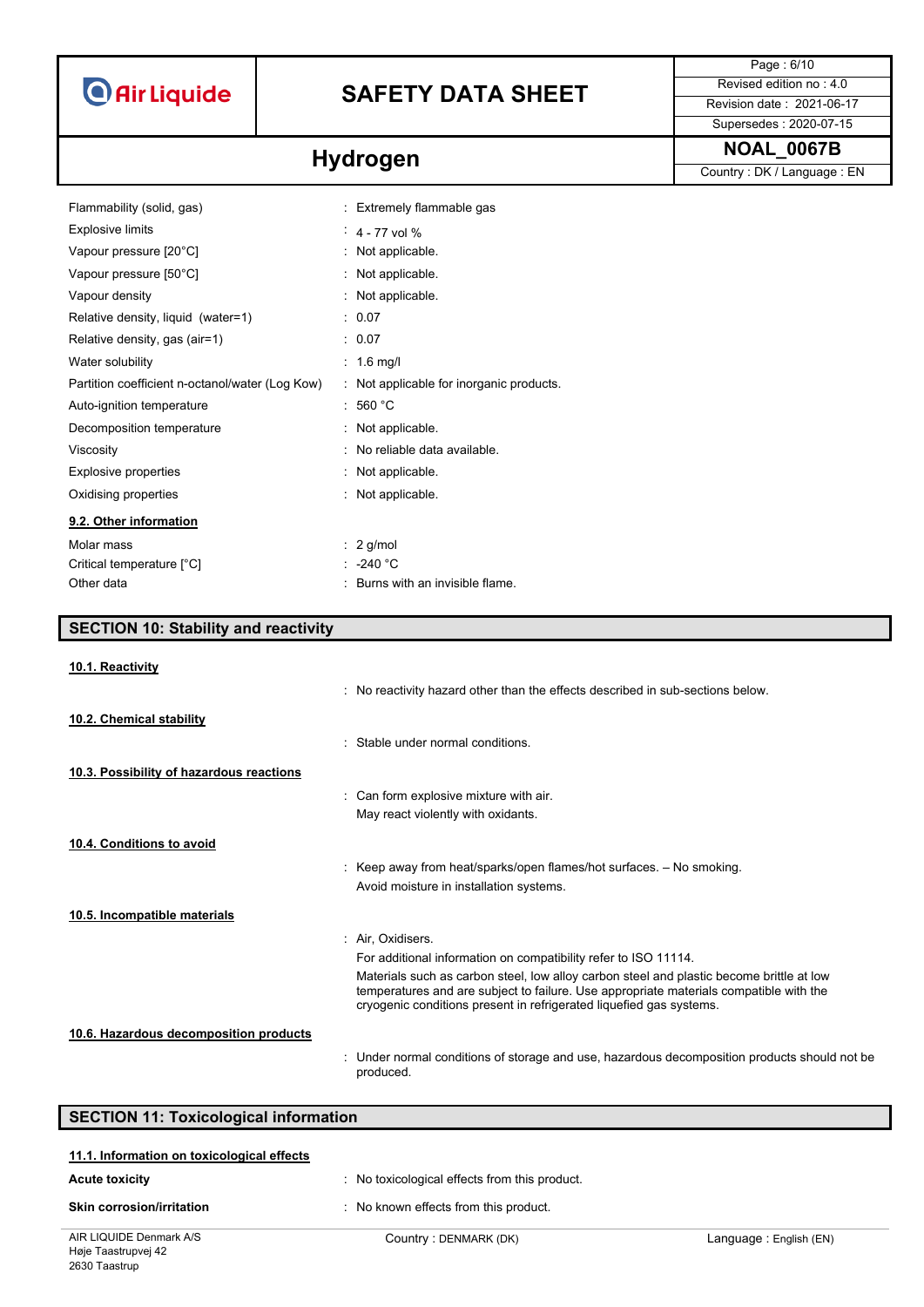| <b>O</b> Air Liquide |  |  |
|----------------------|--|--|
|                      |  |  |

# **SAFETY DATA SHEET** Revised edition no : 4.0

Page : 7/10 Supersedes : 2020-07-15

**Hydrogen Hydrogen Hydrogen Hydrogen Hydrogen EN** 

| Serious eye damage/irritation<br>Respiratory or skin sensitisation<br>Germ cell mutagenicity<br>Carcinogenicity<br><b>Reproductive toxicity</b><br>Toxic for reproduction: Fertility<br>Toxic for reproduction: unborn child | : No known effects from this product.<br>: No known effects from this product.<br>: No known effects from this product.<br>: No known effects from this product.<br>: No known effects from this product.<br>: No known effects from this product. |
|------------------------------------------------------------------------------------------------------------------------------------------------------------------------------------------------------------------------------|----------------------------------------------------------------------------------------------------------------------------------------------------------------------------------------------------------------------------------------------------|
| <b>STOT-single exposure</b>                                                                                                                                                                                                  | : No known effects from this product.                                                                                                                                                                                                              |
| <b>STOT-repeated exposure</b>                                                                                                                                                                                                | : No known effects from this product.                                                                                                                                                                                                              |
| <b>Aspiration hazard</b>                                                                                                                                                                                                     | Not applicable for gases and gas mixtures.                                                                                                                                                                                                         |

## **SECTION 12: Ecological information**

## **12.1. Toxicity**

| Assessment                                                                            | : No ecological damage caused by this product.                                                                                  |
|---------------------------------------------------------------------------------------|---------------------------------------------------------------------------------------------------------------------------------|
| EC50 48h - Daphnia magna [mg/l]<br>EC50 72h - Algae [mg/l]<br>LC50 96 h - Fish [mg/l] | : No data available.<br>: No data available.<br>: No data available.                                                            |
| 12.2. Persistence and degradability                                                   |                                                                                                                                 |
| Assessment<br>12.3. Bioaccumulative potential                                         | : No ecological damage caused by this product.                                                                                  |
| Assessment<br>12.4. Mobility in soil                                                  | No data available.                                                                                                              |
| Assessment                                                                            | Because of its high volatility, the product is unlikely to cause ground or water pollution.<br>Partition into soil is unlikely. |
| 12.5. Results of PBT and vPvB assessment                                              |                                                                                                                                 |
| Assessment                                                                            | No data available.                                                                                                              |
| 12.6. Other adverse effects                                                           |                                                                                                                                 |
| Other adverse effects<br>Effect on the ozone layer<br>Effect on global warming        | : Can cause frost damage to vegetation.<br>: None.<br>: No known effects from this product.                                     |

## **SECTION 13: Disposal considerations**

## **13.1. Waste treatment methods**

Contact supplier if guidance is required.

Do not discharge into areas where there is a risk of forming an explosive mixture with air. Waste gas should be flared through a suitable burner with flash back arrestor. Do not discharge into any place where its accumulation could be dangerous. Ensure that the emission levels from local regulations or operating permits are not exceeded. Refer to the EIGA code of practice Doc.30 "Disposal of Gases", downloadable at http://www.eiga.org for more guidance on suitable disposal methods. Return unused product in original container to supplier.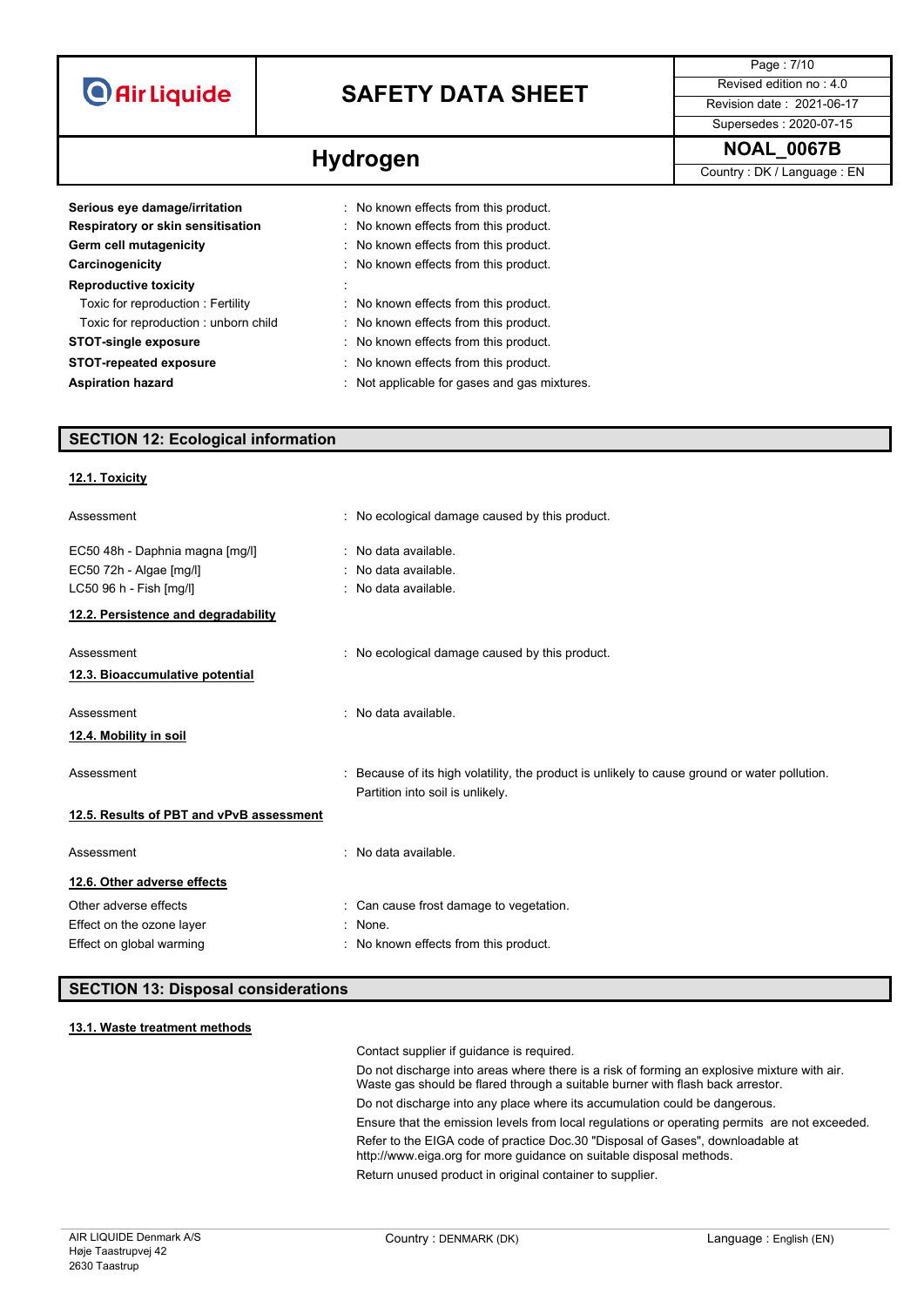## **SAFETY DATA SHEET** Revised edition no : 4.0

Page : 8/10 Supersedes : 2020-07-15

**Hydrogen Hydrogen Hydrogen Hydrogen EN** 

List of hazardous waste codes (from Commission Decision 2000/532/EC as amended)

: 16 05 04 \*: Gases in pressure containers (including halons) containing hazardous substances.

**13.2. Additional information**

: External treatment and disposal of waste should comply with applicable local and/or national regulations.

## **SECTION 14: Transport information**

**14.1. UN number**

UN-No. : 1966

**14.2. UN proper shipping name**

**Transport by air (ICAO-TI / IATA-DGR)** : Hydrogen, refrigerated liquid

**14.3. Transport hazard class(es)** Labelling

**Transport by road/rail (ADR/RID)** : HYDROGEN, REFRIGERATED LIQUID

**Transport by sea (IMDG)** : HYDROGEN, REFRIGERATED LIQUID

carriage : Passage forbidden through tunnels of category D and E



: Not established. Not established. : Not established.

|  | Transport by road/rail (ADR/RID) |  |
|--|----------------------------------|--|

Class : 2 Classification code : 3F Hazard identification number : 223 Tunnel Restriction : B/D - Tank carriage : Passage forbidden through tunnels of category B, C, D and E. Other

## **Transport by sea (IMDG)**

Class / Div. (Sub. risk(s)) : 2.1 Emergency Schedule (EmS) - Fire : F-D Emergency Schedule (EmS) - Spillage : S-U

## **14.4. Packing group**

| Transport by road/rail (ADR/RID)      |
|---------------------------------------|
| Transport by air (ICAO-TI / IATA-DGR) |
| Transport by sea (IMDG)               |

## **14.5. Environmental hazards**

| Transport by road/rail (ADR/RID)      | $:$ None. |
|---------------------------------------|-----------|
| Transport by air (ICAO-TI / IATA-DGR) | $:$ None. |

Transport by sea (IMDG) **:** None.

## **14.6. Special precautions for user**

## **Packing Instruction(s)**

| Transport by road/rail (ADR/RID)      | $\therefore$ P203 |
|---------------------------------------|-------------------|
| Transport by air (ICAO-TI / IATA-DGR) |                   |
| Passenger and Cargo Aircraft          | : Forbidden.      |
| Cargo Aircraft only                   | : Forbidden.      |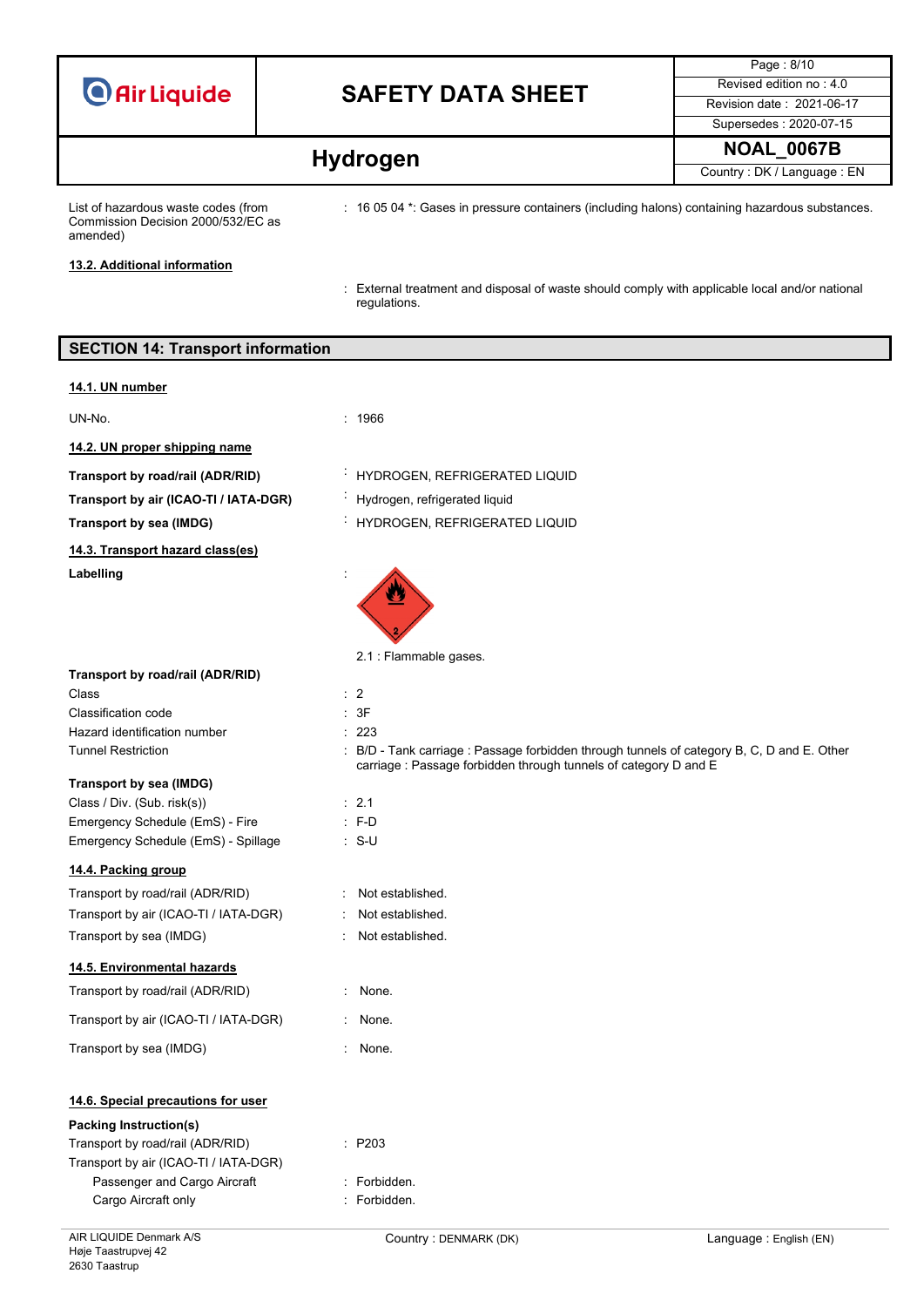# **SAFETY DATA SHEET** Revised edition no : 4.0

Page : 9/10 Supersedes : 2020-07-15

**Hydrogen Hydrogen Hydrogen Hydrogen Hydrogen EN** 

| Transport by sea (IMDG)       | $\therefore$ P203                                                                                                                        |  |
|-------------------------------|------------------------------------------------------------------------------------------------------------------------------------------|--|
| Special transport precautions | : Avoid transport on vehicles where the load space is not separated from the driver's<br>compartment.                                    |  |
|                               | Ensure vehicle driver is aware of the potential hazards of the load and knows what to do in the<br>event of an accident or an emergency. |  |
|                               | Before transporting product containers:                                                                                                  |  |
|                               | - Ensure there is adequate ventilation.                                                                                                  |  |
|                               | - Ensure that containers are firmly secured.                                                                                             |  |
|                               | - Ensure valve is closed and not leaking.                                                                                                |  |
|                               | - Ensure valve outlet cap nut or plug (where provided) is correctly fitted.                                                              |  |
|                               | - Ensure valve protection device (where provided) is correctly fitted.                                                                   |  |
|                               |                                                                                                                                          |  |

## **14.7. Transport in bulk according to Annex II of Marpol and the IBC Code**

: Not applicable.

## **SECTION 15: Regulatory information**

## **15.1. Safety, health and environmental regulations/legislation specific for the substance or mixture**

| <b>EU-Regulations</b>                     |                                                                             |
|-------------------------------------------|-----------------------------------------------------------------------------|
| Restrictions on use                       | $:$ None.                                                                   |
| Seveso Directive: 2012/18/EU (Seveso III) | : Listed.                                                                   |
| <b>National regulations</b>               |                                                                             |
| National legislation                      | : Ensure all national/local regulations are observed.                       |
| <b>Denmark</b>                            |                                                                             |
| Recommendations Danish Regulation         | : Young people below the age of 18 years are not allowed to use the product |
| 15.2. Chemical safety assessment          |                                                                             |
|                                           | : A CSA does not need to be carried out for this product.                   |
|                                           |                                                                             |

| <b>SECTION 16: Other information</b> |  |                                                                                      |
|--------------------------------------|--|--------------------------------------------------------------------------------------|
|                                      |  |                                                                                      |
| Indication of changes                |  | Revised safety data sheet in accordance with commission regulation (EU) No 453/2010. |